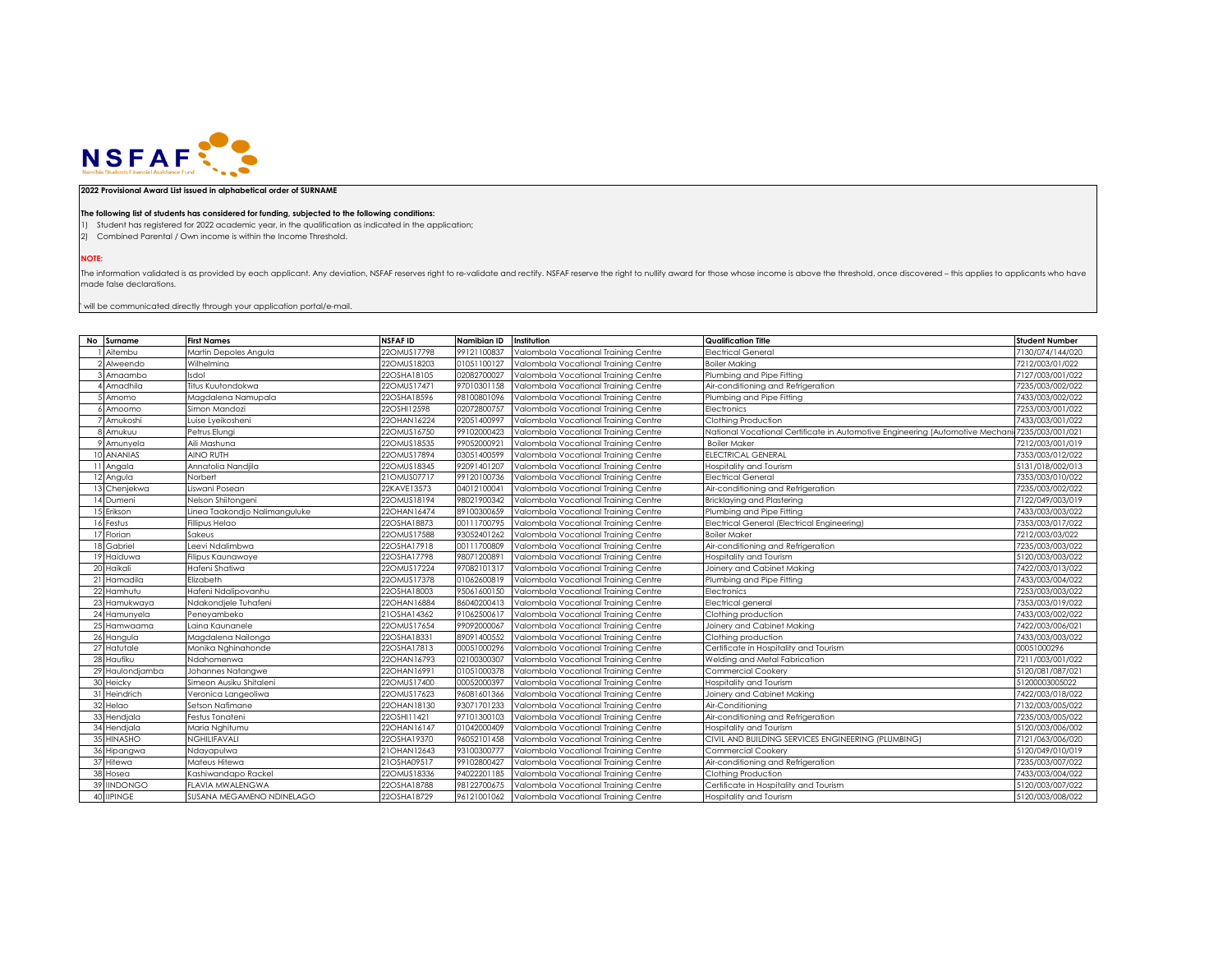| 41 Ilpinge             | Daniel Shithigona                                                                                                                                                                  | 22OSHA18944                | 97050200875 | Valombola Vocational Training Centre | Electronics                                                                                | 7253/003/004/022 |
|------------------------|------------------------------------------------------------------------------------------------------------------------------------------------------------------------------------|----------------------------|-------------|--------------------------------------|--------------------------------------------------------------------------------------------|------------------|
| 42<br><b>IIYAMBO</b>   | <b>JOHANNES</b>                                                                                                                                                                    | 21OMUS14612                | 97091401425 | Valombola Vocational Training Centre | Bricklaying and plastering                                                                 | 7122/018/017/02  |
| 43<br>Imbamba          | Martin                                                                                                                                                                             | 22OSHA18526                | 99050700942 | Valombola Vocational Training Centre | Electronics                                                                                | 7253/003/005/022 |
| 44<br>Indongo          | Ester Tuyoleni                                                                                                                                                                     | 22OHAN16482                | 99060700597 | Valombola Vocational Training Centre | Food and beverage                                                                          | 5120/003/009/022 |
| ndongo<br>45           | Hileni                                                                                                                                                                             | 22OSHA18997                | 96011400779 | Valombola Vocational Training Centre | Plumbing and pipe fitting                                                                  | 7127066004019    |
| 46<br>Inkono           | Kaarina Megameno                                                                                                                                                                   | 22OMUS18331                | 00043000207 | Valombola Vocational Training Centre | Clothing Production                                                                        | 7433/003/005/022 |
| 47<br>tembu            | ukaleni-Nombili                                                                                                                                                                    | 22OMUS16955                | 99020601016 | Valombola Vocational Training Centre | Electronics                                                                                | 7253/003/006/022 |
| 48<br>Jason            | <ristofina< td=""><td>22OMUS17156</td><td>97021300042</td><td>/alombola Vocational Training Centre</td><td>Joinery and Combinate making</td><td>7422/003/008/022</td></ristofina<> | 22OMUS17156                | 97021300042 | /alombola Vocational Training Centre | Joinery and Combinate making                                                               | 7422/003/008/022 |
| 49<br>Jeremia          | leremia                                                                                                                                                                            | 22OSHA1901 <sup>-</sup>    | 96010700547 | Valombola Vocational Training Centre | Welding and Metal Fabrication                                                              | 7221/003/009/022 |
| 50<br>Johannes         | legeniko                                                                                                                                                                           | 22OMUS17651                | 99103000467 | /alombola Vocational Training Centre | Joinery and Cabinet Making                                                                 | 7422/003/021/021 |
| 51<br>Jonas            | Ndimbulukweni Moses                                                                                                                                                                | 22OMUS18335                | 99050501947 | Valombola Vocational Training Centre | Joinery and Cabinet Making                                                                 | 7422/003/010/022 |
| 52<br>Jonas            | Jordan Martin                                                                                                                                                                      | 22OMUS18921                | 92062401019 | Valombola Vocational Training Centre | Air-conditioning and Refrigeration                                                         | 7235/003/009/022 |
| Kahumba<br>53          | Matheus Ndililepo                                                                                                                                                                  | 22OHAN16349                | 99121200270 | Valombola Vocational Trainina Centre | Electronics                                                                                | 7253/003/007/022 |
| 54<br>Kalenga          | Johannes Nadhipite Dhiginina                                                                                                                                                       | 22OSHI11661                | 93082801471 | Valombola Vocational Training Centre | <b>Electrical General</b>                                                                  | 7353/003/015/022 |
| 55<br>Kalute           | eonard Nangolo Kalipi                                                                                                                                                              | 22OMUS17367                | 99081800523 | Valombola Vocational Training Centre | Welding and Metal Fabrication                                                              | 7211/003/002/022 |
| 56 Kamanya             | Magiina Kaleninasho                                                                                                                                                                | 22OMUS17622                | 97061100133 | Valombola Vocational Training Centre | Joinery and Cabinet making                                                                 | 7422/003/004/022 |
| 57 Kamati              | Jermia Asser                                                                                                                                                                       | 22OSHA17910                | 98071900435 | Valombola Vocational Training Centre | <b>Electrical General</b>                                                                  | 7353/003/006/022 |
| 58<br>Kamenye          | Helvi Ndeapo                                                                                                                                                                       | 22OSHI11620                | 98050501213 | Valombola Vocational Training Centre | Clothing production                                                                        | 7433/003/006/022 |
| 59<br>Kamolakamue      | Vanilson Junior                                                                                                                                                                    | 22OSHA19101                | 00101900414 | Valombola Vocational Training Centre | electrical general                                                                         | Not Specified    |
| KAMWANDI<br>60         | <b>RESIA PENEHAFO</b>                                                                                                                                                              | 22OSHA16910                | 90022800522 | Valombola Vocational Training Centre | AIR - CONDITIONING AND REFRIGERATION                                                       | Not Specified    |
| 61<br>kandjabanga      | festus hashomushi                                                                                                                                                                  | 22OHAN16401                | 97040700727 | Valombola Vocational Training Centre | National Vocational Certificate in Metal Fabrication (Level 2)                             | 7211/003/003/022 |
| Kandjumbwa             | Matheus                                                                                                                                                                            | 21OHAN13629                | 01082600156 | Valombola Vocational Training Centre | Plumbind and pipe fitting                                                                  | 7127003010021    |
| Kanime                 |                                                                                                                                                                                    | 22OMUS17534                | 00061200654 |                                      | Welding and Metal Fabrication                                                              | 7211/003/004/022 |
| Katonyala              | Tangeni Joseph<br>Simon Weyulu                                                                                                                                                     | 22OHAN1650                 | 98022500690 | Valombola Vocational Training Centre | Plumbing and pipefitting                                                                   | 7433/003/006/022 |
|                        |                                                                                                                                                                                    |                            | 00062100197 | Valombola Vocational Training Centre |                                                                                            | 7433/003/007/022 |
| Kaulikufwa<br>Kautsima | Jesaya Lukeiko                                                                                                                                                                     | 22OMUS17074<br>22OMUS16581 | 99091500549 | Valombola Vocational Training Centre | Plumbing and pipefitting                                                                   |                  |
| 66                     | <b>Ndapewa Omagano</b>                                                                                                                                                             |                            | 98011000047 | Valombola Vocational Training Centre | National Vocational Certificate in Automotive Engineering (Automotive Mechan               | Not Specified    |
| (avere                 | Beverly Otja                                                                                                                                                                       | 20Otjo01274                |             | /alombola Vocational Training Centre | Plumbing and Pipe Fitting                                                                  | 7121/063/014/020 |
| Kaviheja<br>68         | Aloys                                                                                                                                                                              | 21KHOM22629                | 01101501227 | Valombola Vocational Training Centre | Not Specified                                                                              | Not Specified    |
| Kelimwe                | Malakia Natangwe Kaapanda                                                                                                                                                          | 22OMUS17204                | 98121601266 | Valombola Vocational Training Centre | Plumbing and Pipe Fitting                                                                  | 7433/003/008/022 |
| (wedi                  | Ndina Elizabeth                                                                                                                                                                    | 22OSHA18881                | 91090300565 | Valombola Vocational Training Centre | Hospitality and Tourism                                                                    | 5120/003/013/022 |
| Lazarus                | Anna Ndinelao                                                                                                                                                                      | 22OHAN16875                | 98101501347 | Valombola Vocational Training Centre | Iospitality and Tourism                                                                    | 5120/003/014/022 |
| Lebereki<br>72         | Phorego Donald Gothustseman                                                                                                                                                        | 22OSHA18149                | 99080300087 | Valombola Vocational Training Centre | Electronics                                                                                | 7253/003/009/022 |
| Lukas                  | Michael Panduleni Nadipite                                                                                                                                                         | 22OSHI11629                | 98042901027 | Valombola Vocational Training Centre | <b>Boiler Making</b>                                                                       | 7212/003/004/022 |
| Malenga<br>74          | Absalom Ngiikiwala                                                                                                                                                                 | 22OHAN15790                | 97100300223 | Valombola Vocational Training Centre | Air-conditioning and Refrigeration                                                         | 7235/003/007/02  |
| Matheus                | रेachel                                                                                                                                                                            | 22OHAN16679                | 99062000401 | Valombola Vocational Training Centre | Clothing production                                                                        | 7433/003/007/022 |
| 76<br>Moses            | luyeni Hapeni                                                                                                                                                                      | 22OSHI12564                | 95060900077 | /alombola Vocational Training Centre | Plumbing and Pipe Fitting                                                                  | 7127/040/016/017 |
| 77<br>Mpinge           | Johannes                                                                                                                                                                           | 20Osha07322                | 98052600359 | Valombola Vocational Training Centre | <b>Electrical General</b>                                                                  | 7353/003/008/022 |
| 78<br>Mudjanima        | Jonas Nghitotelwa                                                                                                                                                                  | 22OMUS17585                | 99111201118 | Valombola Vocational Training Centre | Office Administration                                                                      | 3439/003/003/002 |
| Mulekesa               | Leevi Izamba                                                                                                                                                                       | 22KAVW02859                | 01040700055 | Valombola Vocational Training Centre | Welding and Metal Fabrication                                                              | 7211/003/006/022 |
| Mulenamaswe<br>80      | Radames                                                                                                                                                                            | 21OSHA13219                | 00121600416 | /alombola Vocational Training Centre | electronics                                                                                | 7253/003/010/022 |
| Mulike<br>81           | ineekela Tangi Tate                                                                                                                                                                | 22OSHA18216                | 98060800892 | Valombola Vocational Training Centre | Joinery and Cabinet Making                                                                 | 7422/003/014/022 |
| 82<br>Mulukeni         | Severin Ndeuhongela Nghilifavali                                                                                                                                                   | 22OSHA18861                | 00030900492 | Valombola Vocational Training Centre | Welding and Metal Fabrication                                                              | 7211/003/005/022 |
| Mumbala                | Wilbard liyambo                                                                                                                                                                    | 21OSHA13214                | 96010700884 | Valombola Vocational Training Centre | <b>Bricklaying and Plastering</b>                                                          | Not Specified    |
| 84<br>Munghudi         | Paulus Nghishipo                                                                                                                                                                   | 22OSHA18234                | 01060201399 | /alombola Vocational Training Centre | Joinery and Cabinet making                                                                 | 7422/003/009/022 |
| Mupetami               | eonard Simaneka.                                                                                                                                                                   | 22OSHI11292                | 02102500446 | Valombola Vocational Training Centre | Boiler making                                                                              | 7212/003/005/022 |
| Mushihanga             | Sem-Hafeni                                                                                                                                                                         | 22OMUS17621                | 00052300714 | /alombola Vocational Training Centre | Joinery and Cabinet Making                                                                 | 7422/003/015/02  |
| 87<br>Mvula            | Joseph Tjouhona                                                                                                                                                                    | 22OSHA18764                | 01012700526 | Valombola Vocational Training Centre | Electronics                                                                                | 7253/003/011/022 |
| Mwashindange           | ea Ndilokelwa                                                                                                                                                                      | 22OHAN17459                | 94073000268 | Valombola Vocational Training Centre | -lospitality and Tourism                                                                   | 5120/003/015/022 |
| 89 Nahole              | Nyanyukweni Alfrida                                                                                                                                                                | 22OSHA18494                | 98112601143 | Valombola Vocational Training Centre | <b>Boiler Making</b>                                                                       | 7212/003/006/022 |
| 90<br>Nainda           | Andreas                                                                                                                                                                            | 22OHAN16326                | 96081300358 | Valombola Vocational Training Centre | Joinery and Cabinet making                                                                 | 7422/003/015/022 |
| 91<br>Nakale           | Jsko Mwalundilange Inghepavali                                                                                                                                                     | 22OSHA18660                | 93082400558 | /alombola Vocational Trainina Centre | Plumbing and Pipe Fitting                                                                  | 7127/040/022/02  |
| 92 Nakanyala           | Maria Shilimontulo                                                                                                                                                                 | 22OSHA18917                | 95121301022 | Valombola Vocational Training Centre | Hospitality and Tourism                                                                    | 5120/003/016/022 |
| 93<br>Nakanyala        | Paulina Puuwa Penohange                                                                                                                                                            | 22OSHI11619                | 00102900981 | Valombola Vocational Training Centre | Clothing production                                                                        | 7433/003/008/022 |
| 94 Nambambi            | Koncert                                                                                                                                                                            | 22OMUS17430                | 94042100171 | Valombola Vocational Training Centre | Joinery and Cabinet making                                                                 | 7422/003/003/022 |
| 95<br>Namupala         | Genofefa                                                                                                                                                                           | 22OSHA18943                | 96062500290 | Valombola Vocational Training Centre | clothing production                                                                        | 7433003008022    |
| 96<br>Namwandi         | Kornelius Ndeshihala Mwatala                                                                                                                                                       | 22OTJO06783                | 97061400919 | Valombola Vocational Training Centre | <b>Boiler Making</b>                                                                       | 7212/003/007/022 |
| 97<br>Namwiha          | Matias                                                                                                                                                                             | 22OSHI11393                | 97112400716 | Valombola Vocational Training Centre | OFFICE ADMINISTRATION                                                                      | 3439/003/005/022 |
| 98<br>Nanyemba         | Filemon Amutenya                                                                                                                                                                   | 22OMUS17393                | 98080400652 | Valombola Vocational Training Centre | Joinery and Cabinet Making                                                                 | VVTC-18-300      |
| 99 NASON               | <b>JOSEPH</b>                                                                                                                                                                      | 22OSHA17388                | 95030900829 | Valombola Vocational Training Centre | National Vocational Certificate in Automotive Engineering (Automotive Mechani 7130/012/019 |                  |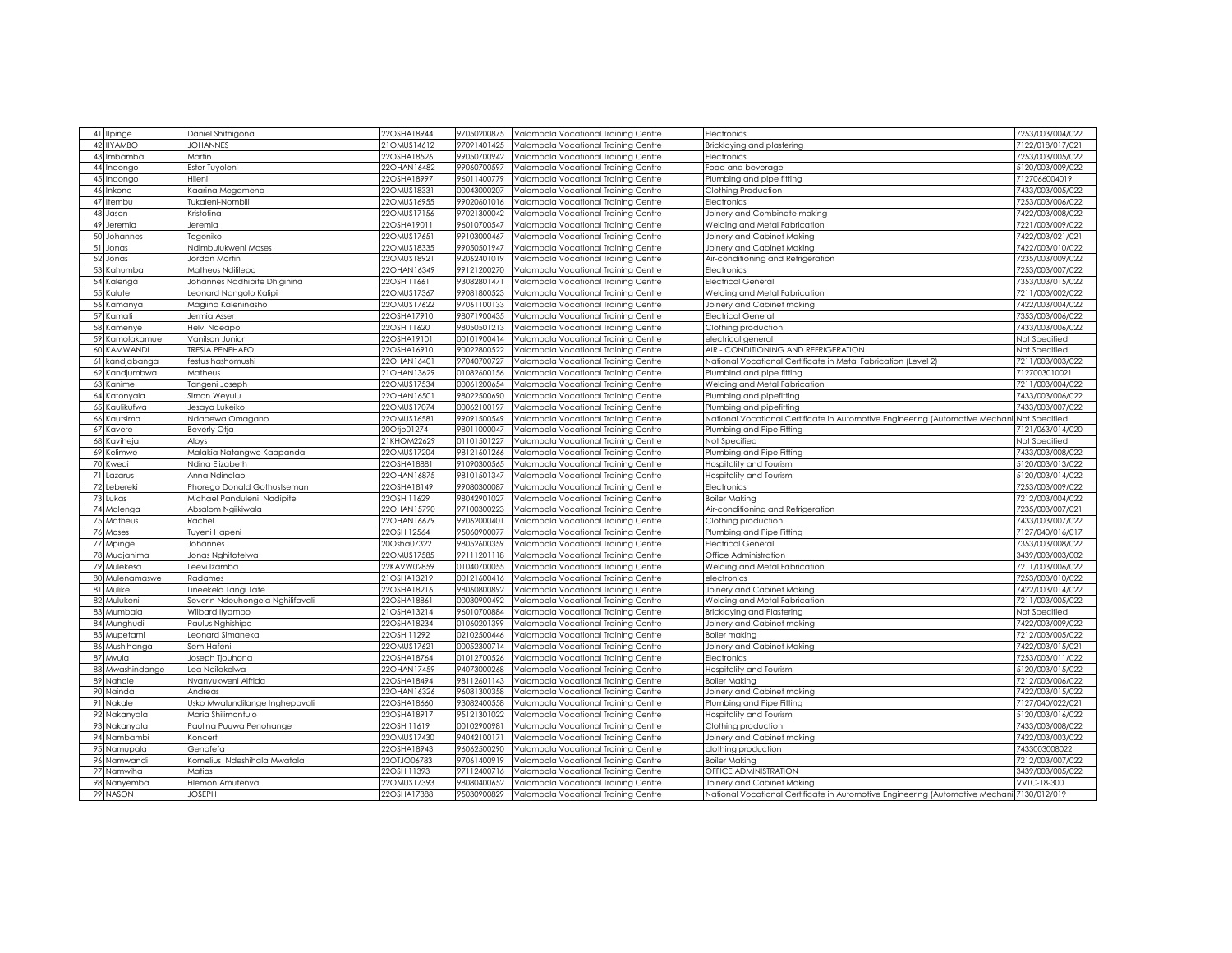| 100 Natanael           | Natalia Ndeshipanda                     | 22OHAN16860                | 96052800291                | Valombola Vocational Training Centre                                         | Office Administration              | 3439/009/006/022                  |
|------------------------|-----------------------------------------|----------------------------|----------------------------|------------------------------------------------------------------------------|------------------------------------|-----------------------------------|
| Ndakalako<br>101       | .aimi                                   | 220MUS18570                | 99032401084                | Valombola Vocational Training Centre                                         | Office Administration              | 3439/003/007/022                  |
| 102<br><b>NDATIPO</b>  | <b>SELMA NAMUPA NDEYAPO</b>             | 22OMUS16340                | 98061101246                | Valombola Vocational Training Centre                                         | <b>Hospitality and Tourism</b>     | 5120/003/017/022                  |
| Ndelitunga<br>103      | Gabriel Pahangwashimwe                  | 22OSHA18565                | 00011700367                | Valombola Vocational Training Centre                                         | Welding and Metal Fabrication      | 7211/003/007/022                  |
| 104<br>Ndemugwedha     | Andreas Kotokeni                        | 22OMUS17225                | 99051300085                | Valombola Vocational Training Centre                                         | Joinery and Cabinet Making         | 7422/003/012/022                  |
| 10.5<br>Ndeunyema      | Tuyeni - Kelao                          | 22OSHA18232                | 02111100234                | Valombola Vocational Training Centre                                         | Joinery and Cabinet Making         | 7422/003/011/022                  |
| NDIFIKEPO<br>106       | WALTER MEKELAYE                         | 22OSHI11277                | 99073001177                | Valombola Vocational Training Centre                                         | JOINERY AND CABINET MAKING         | 7422/003/016/022                  |
| 107<br>Ndongo          | Josef Ndemoongela                       | 22OMUS17478                | 00012300276                | Valombola Vocational Training Centre                                         | Joinery and Cabinet Making         | VVTC-17-266                       |
| Negumbo<br>108         | lekla Niitula                           | 22OSHA18045                | 98010300128                | Valombola Vocational Training Centre                                         | Clothing Production                | 7433/003/010/022                  |
| Negwila<br>109         | nekela Meke                             | 22OMUS17081                | 97101600220                | Valombola Vocational Training Centre                                         | <b>Electrical General</b>          | 7353/003/002/022                  |
| Nekomba<br>110         | Simon Kalaputse                         | 22OSHA18012                | 03081800595                | Valombola Vocational Training Centre                                         | Air condition and refrigerator     | 7235/003/008/022                  |
| 111<br>Nekonda         | Ester                                   | 22OHAN16467                | 95030900268                | Valombola Vocational Training Centre                                         | Air-conditioning and Refrigeration | Not Specified                     |
| Nelongo                | Festus Nyanyukweni                      | 22OSHA18052                | 02072800994                | Valombola Vocational Training Centre                                         | Air-conditioning and Refrigeration | 7235/003/010/022                  |
| 113<br>Nendongo        | uise Ndapanda                           | 22OSHA18958                | 00032401361                | Valombola Vocational Training Centre                                         | Hospitality and Tourism            | 5120/003/018/022                  |
| 114 Nenkondi           | Rauha                                   | 22OMUS17794                | 86071700639                | Valombola Vocational Training Centre                                         | Clothing Productin                 | 7433/003/009/022                  |
| 115<br>Neumbo          | Annastasia Enjoy Shekeni                | 22OMUS18402                | 98060700642                | Valombola Vocational Training Centre                                         | Office Administration              | 3439/003/008/022                  |
| 116 Nghidengwa         | Elias Nghinanye                         | 22OSHA18934                | 97111901088                | Valombola Vocational Training Centre                                         | Joinery and Cabinet Making         | 7422/003/004/022                  |
| 117 Nghiloto           | ľalakeulu Komushiti                     | 22OSHA18051                | 99040300437                | /alombola Vocational Training Centre                                         | Joinery and Cabinet Making         | 7422/033/020/022                  |
| 118 NGHIPANDWA         | MAGDALEN NDIIWANA                       | 22OSHI11625                | 01100200452                | Valombola Vocational Training Centre                                         | HOSPITALITY AND TOURISM            | 5120/003/019/022                  |
| Nghipandwa<br>119      | Mirjama Ndahalaeumbo                    | 22OSHI11243                | 00010200924                | Valombola Vocational Training Centre                                         | Clothing Production                | 7433/003/010/022                  |
| 120<br>Nghitukuhamba   | Nehemia Latokelange                     | 22OSHA18076                | 01100400303                | Valombola Vocational Training Centre                                         | Plumbing and Pipe Fitting          | 7433/003/009/022                  |
| 121 Nghupo             | Jason Nghihepavali                      | 22OMUS18043                | 96052700564                | Valombola Vocational Training Centre                                         | Joinery and Cabinet Making         | 7422/003/019/022                  |
| 122 Nghuti             | Priskila Ndafapawa                      | 22OHAN16351                | 95081900605                | Valombola Vocational Training Centre                                         | Clothing Production                | 7433/003/013/022                  |
| 123 Nuule              | Selma Namutenya Ndapewa                 | 22OSHI11244                | 00030701368                | Valombola Vocational Training Centre                                         | Clothing Production                | 7433/003/011/022                  |
| 124 Paulus             | Eufemia                                 | 22OHAN17112                | 94112300581                | Valombola Vocational Training Centre                                         | Commercial Cookery                 | 5120003020922                     |
| 125<br>Paulus          | salome                                  | 22OMUS17076                | 92022600924                | Valombola Vocational Training Centre                                         | Clothing Production                | 7433/003/017/022                  |
| 126<br>Paulus          | Hafeni Immanuel                         | 22OSHA17853                | 01032800507                | Valombola Vocational Training Centre                                         | Plumbing and Pipefitting           | 7433003010022                     |
| 127<br>Paulus          | Junior Hafeni                           | 22OSHA19432                | 02041100796                | Valombola Vocational Training Centre                                         | Air Conditioning and Refrigeration | 7235003011022                     |
| 128<br>Petrus          | Selma Ndelipewa Shiwa-ovanhu            | 22OMUS17427                | 96122900230                | Valombola Vocational Training Centre                                         | Clothing Production                | 7433/003/012/022                  |
| 129<br>Petrus          | ukas Ifikepunye                         | 22OSHI11785                | 02052900284                | Valombola Vocational Training Centre                                         | Electronics                        | Not Specified                     |
| 130<br>Petrus          | Johannes                                | 22OSHA18940                | 96091600915                | Valombola Vocational Training Centre                                         | Electronics                        | 7253/013/013/022                  |
| 131 Philipus           | <b>Nelago Christophina</b>              | 22OMUS17315                | 95070601148                | Valombola Vocational Training Centre                                         | Plumbing and Pipe fitting          | 7433/003/011/022                  |
| 132 Protasius          | Silvester Angula                        | 22OSHA18238                | 99071801098                | Valombola Vocational Training Centre                                         | Joinery and Cabinet making         | 7422/003/005/022                  |
| 133<br>Salomo          | Charles Olinn Ndafatate                 | 22OSHA18020                | 97120900226                | Valombola Vocational Training Centre                                         | Office Administration              | 3439/003/009/022                  |
| 134<br>Shaanika        | David Tauhulupo                         | 22OMUS17161                | 99122700188                | Valombola Vocational Training Centre                                         | Clothing Production                | 7433/003/013/022                  |
| Sheekeya               | Condjeni Fares                          | 22OMUS17695                | 99071400131                | Valombola Vocational Training Centre                                         | Plumbing and Pipe Fitting          | 7433/003/012/022                  |
| 136<br>Shetunyenga     | Josef Shoopala                          | 22OSHA18095                | 97112800692                | Valombola Vocational Training Centre                                         | Hospitality and Tourism            | 5120/003/021/022                  |
| 137<br>Shigwedha       | Johannes Amakali                        | 22OSHA17878                | 95051300766                | Valombola Vocational Training Centre                                         | Electronics                        | 7253/013/014/022                  |
| Shihepo<br>138         | Maria Ndaudika                          | 22OHAN17303                | 94080600461                |                                                                              | Clothing production                | 7433/003/014/022                  |
|                        |                                         | 22OHAN17617                | 99101501054                | Valombola Vocational Training Centre                                         |                                    |                                   |
| 139<br>Shihepo         | ukas Ngashikwao.<br>Nikanor             | 22OSHI11432                | 95062100275                | Valombola Vocational Training Centre                                         | Plumbing                           | Not Specified<br>7353/003/007/022 |
| 140 Shiimi             |                                         |                            |                            | Valombola Vocational Training Centre                                         | <b>Electrical General</b>          |                                   |
| 4 <br>Shikangala       | Matheus Natangwe                        | 22OSHI12299                | 95061301048                | Valombola Vocational Training Centre                                         | <b>Bricklaying and Plastering</b>  | 7122/003/017/021                  |
| <b>SHIKONGC</b><br>142 | Esther Nduuviteko                       | 22OMUS18478                | 95070601210                | Valombola Vocational Training Centre                                         | Iospitality and tourism            | 5120003022022                     |
| 143<br>Shikongo<br>144 | Ndeshipanda Veronica<br>Verena nuulumbu | 22OSHA18198<br>22OSHA19031 | 96092800594<br>90022300708 | Valombola Vocational Training Centre<br>Valombola Vocational Training Centre | Clothing production                | 7433/033/015/022<br>14-ON-0581    |
| Shikongo               |                                         |                            |                            |                                                                              | Air conditioning and refrigeration |                                   |
| 145<br>Shilongo        | Josua                                   | 22OMUS17959                | 00010610235                | Valombola Vocational Training Centre                                         | Plumbing and Pipe Fitting          | 7433/003/014/022                  |
| 146<br>Shimooshili     | Desmon Ipuliindje                       | 22OSHA19405                | 99050700667                | Valombola Vocational Training Centre                                         | Welding and Metal Fabrication      | 7211/081/055/021                  |
| 147 Shiningaamwe       | Mhingana Willhermina                    | 22ERON09138                | 99042900636                | Valombola Vocational Training Centre                                         | Office Administration              | 3439/003/011/022                  |
| 148 Shitalangaho       | Johanna Taukondjele                     | 21OMUS14946                | 01051300789                | Valombola Vocational Training Centre                                         | <b>Bricklaying and Plastering</b>  | 7122/018/014/024                  |
| 149 SHITWOMUNHU        | Kilian Shimweneni                       | 21OMUS13459                | 98080900493                | Valombola Vocational Training Centre                                         | Electronics                        | 7253/013/016/022                  |
| 150 Shivindo           | Gerson                                  | 22OMUS17425                | 93062401494                | Valombola Vocational Training Centre                                         | Air-conditioning and Refrigeration | 7235/003/012/022                  |
| 151<br>Shiweda         | Naftali                                 | 22OMUS17418                | 03060800677                | Valombola Vocational Training Centre                                         | <b>Electrical General</b>          | 7353/003/016/022                  |
| 152<br>Shooya          | Junias Shuutheni Kauko                  | 22OMUS17595                | 98052500885                | Valombola Vocational Training Centre                                         | <b>Boiler Making</b>               | 7212/003/009/022                  |
| 153<br>Silvanus        | Marth Namukuwa                          | 22OMUS18343                | 01110800592                | Valombola Vocational Training Centre                                         | Hospitality and Tourism            | 5120/003/013/021                  |
| 154 Silvanus           | Johannes Angula                         | 22OSHA18189                | 02052200169                | Valombola Vocational Training Centre                                         | Air-conditioning and Refrigeration | 7235/003/013/022                  |
| 155<br>Silvanus        | Erastus                                 | 22OSHI11285                | 97072000895                | Valombola Vocational Training Centre                                         | Joinery and Cabinet making         | 7422/003/007/022                  |
| 156<br>Simon           | Frans Kautewa                           | 22OHAN16682                | 99080200360                | Valombola Vocational Training Centre                                         | Office Administration              | 3439/003/012/022                  |
| 157<br>Simon           | Nekto Helvi                             | 22OSHA17775                | 99052000492                | Valombola Vocational Training Centre                                         | Clothing Production                | 7433/003/016/022                  |
| 158<br>Simon           | Erick                                   | 22KUNE03479                | 99071900118                | Valombola Vocational Training Centre                                         | Electronics                        | 7253/013/017/022                  |